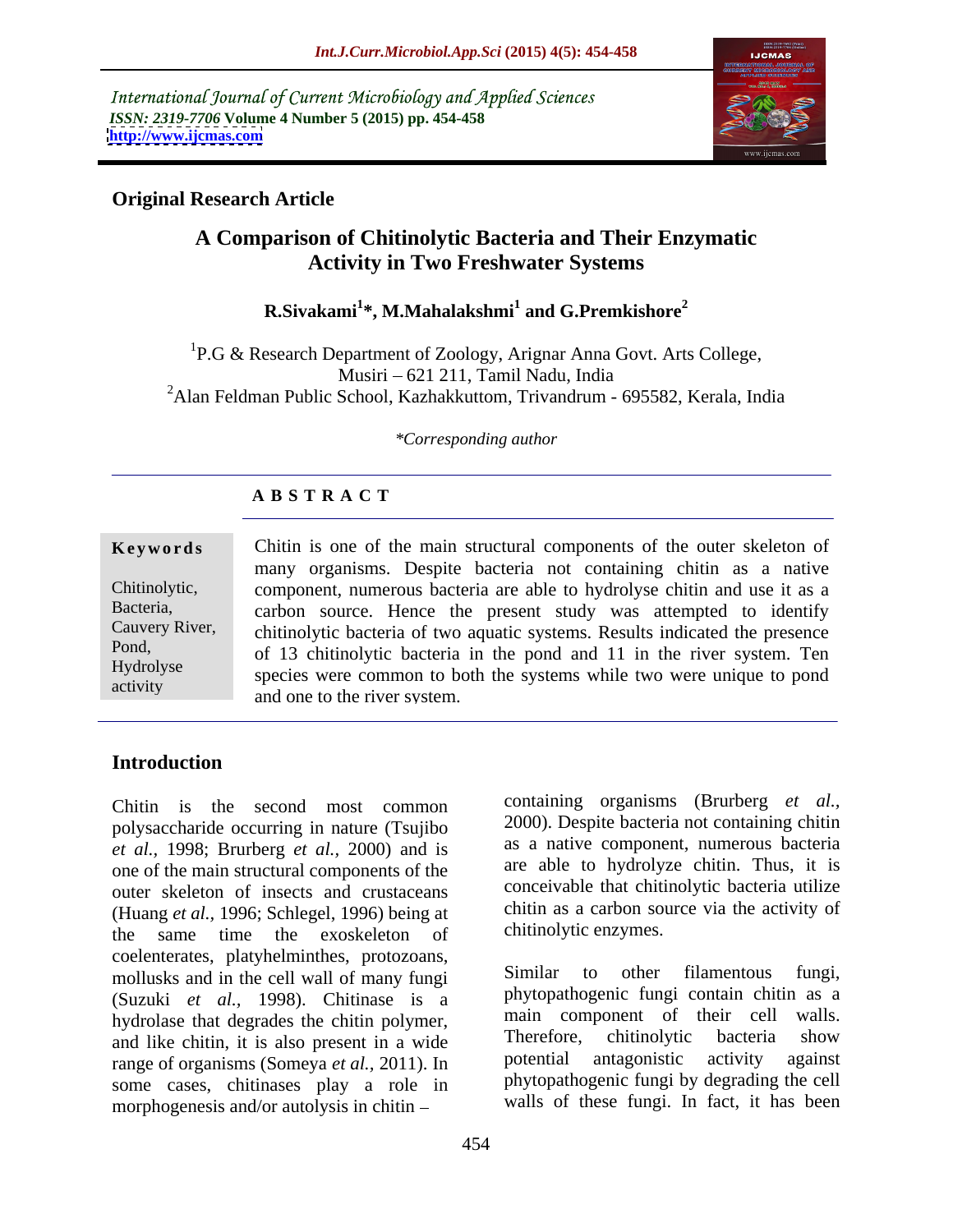reported that various chitinolytic bacteria such as those belonging to the genera *Aeromonas, Alcaligenes, Arthrobacter,* bacterial chitin decomposition ability. These *Bacillus, Cytophaga, Lysobacter, Pantoea,* strains were then isolated into semi-liquid *Pseudomonas, Serratia* and substrate containing colloidal chitin and kept *Stenotrophomonas* have the potential for the biocontrol of phytopathogenic fungi (Kobayashi *et al.,* 1995; Zhang *et al.,* 2001; Ramirez-Perez *et al.,* 2004; Someya *et al.,* 2004; Huang *et al.,* 2005; Kamil *et al.,* 2007; The identification of the chitinolytic bacteria Park *et al.*, 2008). Thus the present study was done according to the pattern suggested was aimed at identifying chitinolytic by Shewan *et al.* (1960), Hendrie (1968), bacteria and their enzyme production from the aquatic systems.

#### **Materials and Methods**

systems - a fresh water pond (Naganathar presented in table 1. As evident from the

were placed in an ice thermoinsulated container (temperature inside was not higher than  $\pm$  7 °C), and brought to the laboratory

The number of chitinolytic bacteria in the samples were determined by means of Chromobacterium and Enterobacter spread plates, inoculating the material onto *aerogenes*. medium containing the following components: - Peptone (Peptibak): 1.08 g; Iron sulphate: 0.1 g; ammonium sulphate: 0.18 g, Iron gluconate: 0.1 g; yeast extract: 0.18 g; Colloidal Chitin: 7.0 g of dry mass, agar: 15.0 g; tap water: 1.0 dm<sup>3</sup>; pH: 7.2-  $(2.2 \times 10^4 \text{ cell cm}^3)$  while the river system 7.4. The colloidal chitin was prepared according to Lingappa and Lockwood (1962). After 14 days of incubation at 20  $^{\circ}$ C,

the bright halo diameter around the colonies was measured to get information in the in a fridge for later use.

#### **Identification of chitinolytic bacteria**

Thornley (1968) and Holt *et al.* (1994).

#### **Results and Discussion**

The study was carried out in two aquatic both the pond and river systems are pond) and a river (Cauvery) at Mukkambu - table, a total of 14 species were recorded in Upper Anicut area both at both at both the systems. Among the two systems, Tiruchirappalli, Tamil Nadu. Naganathar pond recorded 13 species while **Sampling** 10 species were common to both systems The bottom water over the sediments was (*Alaligens denitrificans* and *Pseudomonas* sampled in both the systems. All samples *hydrophila*) and one to Cauvery River The chitinolytic bacteria that were present in presented in table 1. As evident from the Cauvery River recorded 11 species. Further, while two were unique to Naganathar pond (*Bacillus firmus*).

where they were immediately analysed. two ponds reveals that in Naganathar pond, **Chitinolytic bacterial analysis** bacteria followed by *Aeromonas hydrophila* The percentage composition between the *Enterobacter* dominated the chytinolytic and *Bacillus subtilis* while in River Cauvery it was dominated by *Bacillus* followed by  $Chromobacterium$ *aerogenes*.

> Table 2 records the total chitinolytic bacteria present in pond and river water systems. A perusal of the table reveals that the pond ecosystem clearly recorded a higher number cell cm<sup>3</sup>) while the river system ) while the river system recorded lesser cells  $(1.4 \times 10^4 \text{ cells cm}^3)$ . cells  $cm<sup>3</sup>$ ).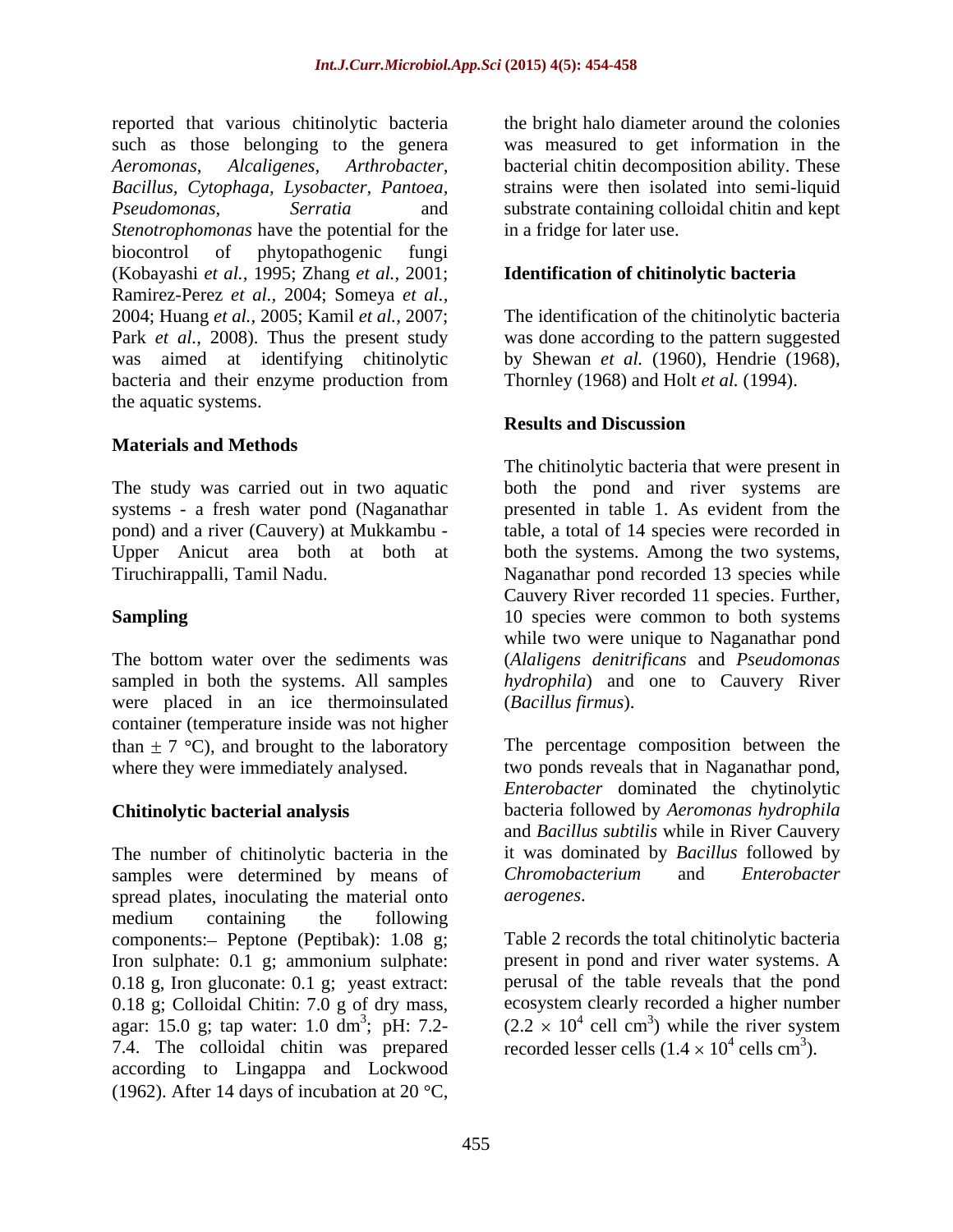| <b>S. No.</b><br><b>Bacteria</b>  |               | Pond System   River System |
|-----------------------------------|---------------|----------------------------|
| Aeromonas hydrophila              | 14            | 11                         |
| $\Box$ Bacillus megaterium        |               | $\sim$                     |
| <b>Bacillus firmus</b>            |               |                            |
| <b>Bacillus cereus</b>            |               | 13                         |
| $Bacillus$ subtilis               | 11            |                            |
| Alcaligenes denitrificans         |               | $\sim$                     |
| $\vert$ Flavobacterium johnsoniae |               |                            |
| Chromobacterium sp.               |               | $20^{\circ}$               |
| Vibrio sp.                        |               |                            |
| Enterobacter aerogenes            | $\sim$ $\sim$ | 12 <sub>1</sub><br>$\perp$ |
| Serratia marcescens               |               | $\sim$<br>15 <sup>7</sup>  |
| 12. <i>Erwinia rhapontici</i>     |               |                            |
| 13. Pseudmonas ichthyosis         |               |                            |
| 14. Pseudomonas aeruginosa        |               |                            |

**Table.1** Percentage contribution of taxons of chitinolytic bacteria in two aquatic systems

**Table.2** The numbers of chitinolytic bacteria (average) in two aquatic systems

|       | <b>Pond System</b>                                          | <b>River System</b>                            |
|-------|-------------------------------------------------------------|------------------------------------------------|
|       | Surface water $1.2 \times 10^4$ cells cm <sup>3</sup> ± 0.5 | $0.9 \times 10^4$ cells cm <sup>-3</sup> ± 0.6 |
| Water | $2.2 \times 10^4$ cells cm <sup>3</sup> ± 0.7               | $1.4 \times 10^4$ cells cm <sup>-3</sup> ± 0.5 |

Table.3 Chitonolytic activity (mg-1 protein-1)

| <b>Days</b> | <b>River System</b> | <b>Pond System</b> |
|-------------|---------------------|--------------------|
|             |                     |                    |
|             |                     |                    |
|             |                     |                    |
|             |                     |                    |
|             |                     |                    |
|             |                     |                    |
|             |                     |                    |

Table 3 records the chitinolytic activity of activity was higher in the pond when the various bacteria in the two systems. As compared to the river ecosystem.<br>evident from the table, the chitinolytic Nevertheless, both the systems recorded an

evident from the table, the chitinolytic Nevertheless, both the systems recorded ancompared to the river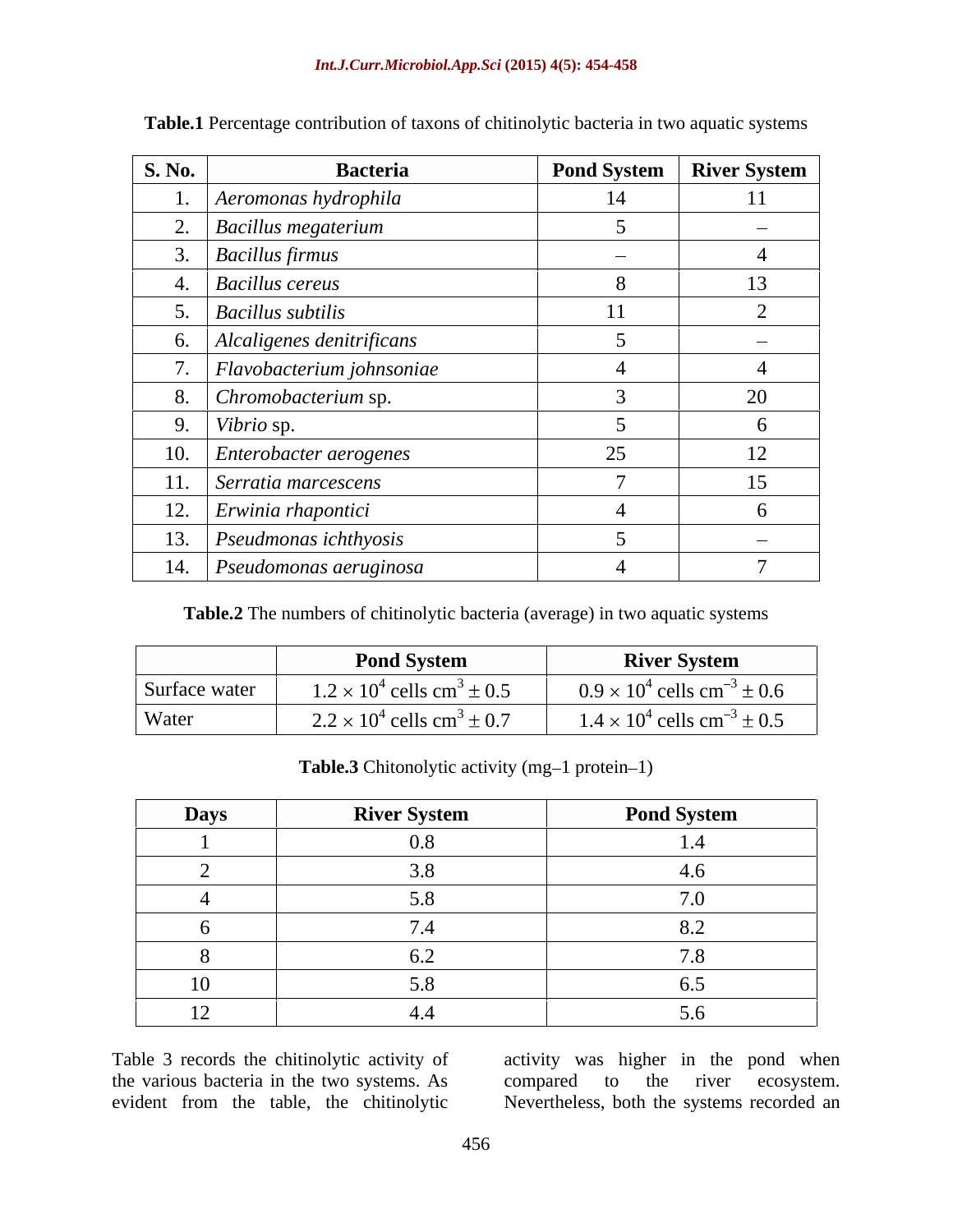Thus there appears to be both similarities as well as uniqueness between the both the Vibrio and Flavobacterium to have systems. Nevertheless, the pond aquatic chitinolytic activity; however, the most system appears to show a higher chitinolytic numerous genera were *Achromobacter*  bacterial diversity when compared to the (49%), *Bacillus* (50%) and strains from the River Cauvery. This might be attributed to family of Enterobacteriaceae (48%) while not only the number of heterotrophic Clarke and Tracey (1956) showed that bacteria but also to the organic substances numerous bacteria from the family of (protein, carbohydrate, fat, chitin, *etc.*) Enterobacteriaceae (*Klebsiella aerogenes,* present in these systems. A comparison of *Erwinia* sp.) and bacteria from the genera the two systems reveals that the Naganathar *Vibrio* sp. and *Pseudomonas* sps. were pond is more eutrophic when compared to capable of decomposing the chitin. Huang *et*  river ecosystem. This is undoubtedly related *al.* (1996) also showed that bacteria from the to the presence of organic substances which are more in the eutropic systems. Similar the chitin. Thus, these observations are in findings were also recorded by many authors (Donderski, 1984; Donderski and Brzezinska, 2001; Brzenzinska and **References** Donderski, 2006) while working in various aquatic systems. The frequent occurrence of Brurberg, M.B., Nes, I.F., Eijsink, V.G.H. chitinolytic bacteria among planktonic 2000. Comparative studies of chitinases<br>bacteria may indicate the fact that the outer A and B from Serratia marcescens. bacteria may indicate the fact that the outer <br>
Casing of many invertebrates containing *Microbiology*, 142: 1581–1589. casing of many invertebrates containing chitin undergoes decomposition in lakes. The conditions are more favourable to ponds due to their occurrence, better oxidation and<br>usually higher temperature (Dondorski and 54: 295–301. usually higher temperature (Donderski and

The generic composition of chitinolytic bacteria is similar to the composition of bonderski, w. 1984. Chamboyuc bacteria in bacterial community found in the different<br>lakes of different trophy. Acta environments. There are many diverse *Microbiol. Pol.*, 2:163–170. taxons of bacteria which can decompose the chitin. The most commonly occurring chitinolytic bacterial species were water and bottom sediments of *Aeromonas hydrophila, Bacillus cereus, Bacillus subtilis, Flavobacterium johnsoniae, Chromobacterium* sp., *Vibrio* sp., *Enterobacter aerogenes, Serratia* Hendrie, M.S., Mitchell, T.G., Shew, A.J.M. *marcescens, Erwinia rhapontici* and *Pseudomonas ichthyosis*. Literature reveals

increase in chitinolytic activity with an that Schlegel (2003) isolated a total of 50 increase in incubation time till the  $6<sup>th</sup>$  day bacterial taxons decomposing chitin from followed by a decline till the  $12<sup>th</sup>$  day. soil. In eutrophic lakes, Donderski and Brezezinska (2001) found *Achromobacter, Bacillus, Chromobacterium, Pseudomonas, Vibrio* and *Flavobacterium* to have genus *Aeromonas* were able to decompose line with the present study.

# **References**

- 2000. Comparative studies of chitinases A and B from *Serratia marcescens*. *Microbiology,* 142: 1581–1589.
- Brzezinska, M.S., Donderski, W. 2006. Chitinolytic bacteria in two lakes of different trophic status. *Polish J. Ecol.,*  $54: 295 - 301.$
- Brzezinska, 2001). Clarke, P.H., Tracey, M.V. 1956. The occurrence of chitinase in some bacteria 1. *Gen. Microbiol.*, 14: 188-196.
	- Donderski, W. 1984. Chitinolytic bacteria in water and bottom sediments of two lakes of different trophy. *Acta Microbiol. Pol., 2:* 163–170.
	- Donderski, W., Brzezinska, S.M. 2001. Occurrence of chitinolytic bacteria in water and bottom sediments of eutrophic lakes in Hawskie Lake District. *Polish. J. Env. Stud.,* 10: 331 336.
	- 1968. The identification of yellow pigmented rods. In: Identification methods for microbiologists. Gibbs,